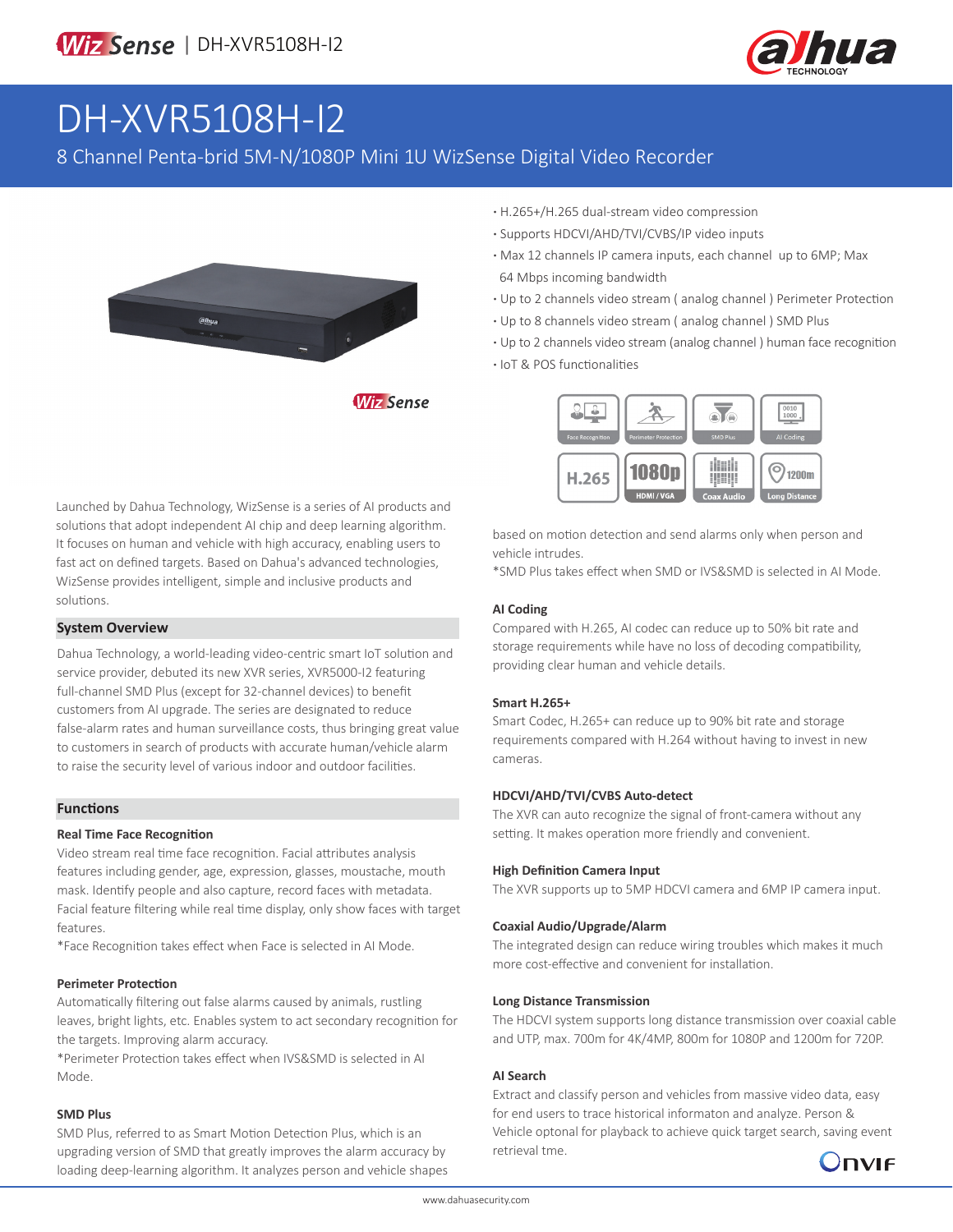## Wiz Sense | DH-XVR5108H-I2

### **Technical Specification** System Main Processor Embedded Processor Operating System Embedded LINUX Perimeter Protection Performance 2 channels, 10 IVS for each channel Object classification Human/Vehicle secondary recognition for tripwire and intrusion AI Search Search by target classification (Human, Vehicle) Face Recognition Performance Max 8 face pictures/sec processing 2 channels video stream face recognition, only support analog camera Stranger Mode Detect strangers' faces (not in device's face database). Similarity threshold can be set manually. AI Search Up to 8 target face images search at same time, similarity threshold can be set for each target face image. Database Management Up to 10 face databases with 10,000 face images in total. Name, gender, birthday, address, certificate type, cerificate No., countries&regions and state can be added to each face picture. Database Application Each database can be applied to video channels independently . Trigger Events<br>Alam Out PT7 Astivative attracts. Recording, Alarm Out, PTZ Activation, etc. SMD Plus Performance 8 channels AI Search Search by target classification (Human, Vehicle) Video and Audio Analog Camera Input 8 channels, BNC HDCVI Camera Input 5MP, 4MP, 1080P@25/30fps, 720P@50/60fps, 720P@25/30fps AHD Camera Input 5MP, 4MP, 1080P@25/30, 720P@25/30fps TVI Camera Input 5MP, 4MP, 1080P@25/30, 720P@25/30fps CVBS Camera Input PAL/NTSC IP Camera Input 8+4 channels, each channel up to 6MP Audio In/Out 1/1, RCA Two-way Talk Reuse audio in/out, RCA Recording Compression AI Coding/H.265+/H.265/H.264+/H.264 Resolution 5M-N, 4M-N, 1080P, 1080N, 720P, 960H, D1, CIF Record Rate Main stream: All channel 5M-N (1fps–10fps); 4M-N/1080P (1fps–15fps); 1080N/720P/960H/ D1/CIF (1fps–25/30fps) Sub stream: D1/CIF (1fps–15fps) Bit Rate 32 Kbps–6144 Kbps Per Channel Record Mode Manual, Schedule (General, Continuous), MD (Video detection: Motion Detection, Video Loss, Tampering), Alarm, Stop Record Interval 1 – 60 min (default: 60 min), Pre-record: 1 s–30 s, Postrecord: 10 s–300 s

í

| Audio Compression                  | G.711A, G.711U, PCM                                                                                                                                                                                      |  |  |  |
|------------------------------------|----------------------------------------------------------------------------------------------------------------------------------------------------------------------------------------------------------|--|--|--|
| Audio Sample Rate                  | 8 KHz, 16 bit Per Channel                                                                                                                                                                                |  |  |  |
| Audio Bit Rate                     | 64 Kbps Per Channel                                                                                                                                                                                      |  |  |  |
| Display                            |                                                                                                                                                                                                          |  |  |  |
| Interface                          | 1 HDMI, 1 VGA                                                                                                                                                                                            |  |  |  |
| Resolution                         | 1920 × 1080, 1280 × 1024, 1280 × 720                                                                                                                                                                     |  |  |  |
| Multi-screen Display               | When IP extension mode not enabled: 1/4/8/9<br>When IP extension mode enabled: 1/4/8/9/16                                                                                                                |  |  |  |
| <b>OSD</b>                         | Camera title, Time, Video loss, Camera lock, Motion<br>detection, Recording                                                                                                                              |  |  |  |
| Network                            |                                                                                                                                                                                                          |  |  |  |
| Interface                          | 1 RJ-45 Port (100 MB)                                                                                                                                                                                    |  |  |  |
| Network Function                   | HTTP, HTTPS, TCP/IP, IPv4/IPv6, Wi-Fi, 3G/4G, SNMP,<br>UPnP, RTSP, UDP, SMTP, NTP, DHCP, DNS, IP Filter,<br>PPPoE, DDNS, FTP, Alarm Server, P2P, IP Search (Supports<br>Dahua IP camera, DVR, NVS, etc.) |  |  |  |
| Max. User Access                   | 128 users                                                                                                                                                                                                |  |  |  |
| Smart Phone                        | iPhone, iPad, Android                                                                                                                                                                                    |  |  |  |
| Interoperability                   | ONVIF 16.12, CGI Conformant                                                                                                                                                                              |  |  |  |
| Video Detection and Alarm          |                                                                                                                                                                                                          |  |  |  |
| <b>Trigger Events</b>              | Recording, PTZ, Tour, Video Push, Email, FTP, Snapshot,<br><b>Buzzer and Screen Tips</b>                                                                                                                 |  |  |  |
| Video Detection                    | Motion Detection, MD Zones: 396 (22 × 18), Video Loss,<br>Tampering and Diagnosis                                                                                                                        |  |  |  |
| Alarm input                        | N/A                                                                                                                                                                                                      |  |  |  |
| Relay Output                       | N/A                                                                                                                                                                                                      |  |  |  |
| Playback and Backup                |                                                                                                                                                                                                          |  |  |  |
| Playback                           | 1/4/9<br>It changes to 1/4 split when Face or IVS&SMD is selected<br>in AI Mode.                                                                                                                         |  |  |  |
| Search Mode                        | Time /Date, Alarm, MD and Exact Search (accurate to<br>second)                                                                                                                                           |  |  |  |
| Playback Function                  | Play, Pause, Stop, Rewind, Fast play, Slow Play, Next<br>File, Previous File, Next Camera, Previous Camera, Full<br>Screen, Repeat, Shuffle, Backup Selection, Digital Zoom                              |  |  |  |
| Backup Mode                        | USB Device/Network                                                                                                                                                                                       |  |  |  |
| Storage                            |                                                                                                                                                                                                          |  |  |  |
| Internal HDD                       | 1 SATA Port, up to 10TB capacity                                                                                                                                                                         |  |  |  |
| eSATA                              | N/A                                                                                                                                                                                                      |  |  |  |
| Auxiliary Interface                |                                                                                                                                                                                                          |  |  |  |
| <b>USB</b>                         | 2 USB Ports (USB 2.0)                                                                                                                                                                                    |  |  |  |
| <b>RS485</b>                       | 1 Port, for PTZ Control                                                                                                                                                                                  |  |  |  |
| RS232                              | N/A                                                                                                                                                                                                      |  |  |  |
| Electrical                         |                                                                                                                                                                                                          |  |  |  |
| Power Supply                       | DC 12V/2A                                                                                                                                                                                                |  |  |  |
| Power Consumption<br>(Without HDD) | <7W                                                                                                                                                                                                      |  |  |  |